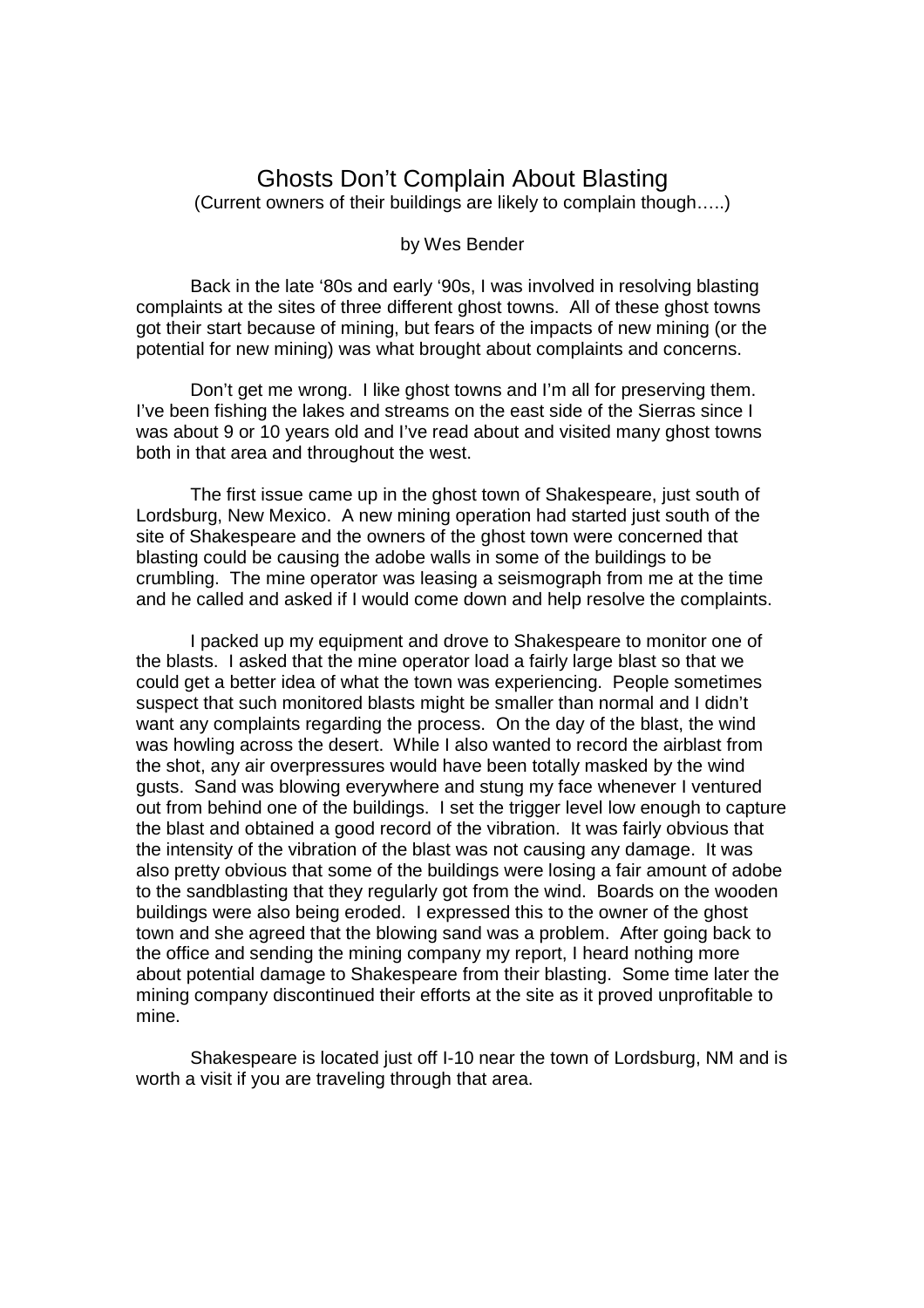The second ghost town where I was called to help investigate damage potential from blasting was Rhyolite, Nevada. Located about five miles west of Beatty, most of the buildings in Rhyolite were either gone, going away, or at least were in a badly decaying state. One building, the Bottle House, had been built in about 1906 out of numerous whiskey and beer bottles, those being more plentiful and considerably less expensive than bricks or boards at the time of its construction. Nothing had been done recently to repair or reinforce the structure and a portion of it had collapsed.

 Adjacent to the site of Rhyolite, a mining company had opened the Bullfrog Mine, an open pit operation. There were people in the area who were opposed to the new mining operation and were using the sad state of the Bottle House as an excuse to try to stop it. They were enlisting the aid of various agencies in their fight. A park ranger from Death Valley National Monument even made the claim that blasting was the cause of damage to the Bottle House. In his words (from the Sacramento Bee, 1/20/91), "From what we hear, a blast caused the damage. It's a shame because there aren't many historic buildings left in Rhyolite, and there aren't many bottle houses left in the west. They blast every single day and it's bound to take a toll." It was true that the mining company had been blasting almost daily since about August of 1988, but blasts were from two thousand to three thousand feet or more from the Bottle House. I'm not sure about that particular individual's experience or qualifications in the area of blasting or blast effects, but his comments were certainly suspect.

 On January 18, 1991, I recorded the vibration from one of the Bullfrog Mine blasts. The seismograph was located immediately adjacent to the Bottle House, 3,275 feet from the nearest point in the blast. The mine detonated a little over 76,000 lbs in the blast, with the largest charge weight per delay being 6,311 lbs. Vibration recorded at the Bottle House was 0.073 in/sec (longitudinal), 0.034 in/sec (vertical) and 0.068 in/sec (transverse). The vibration frequencies were in the range of 4 to 9 Hz. The vibration intensities were far below those that could cause damage to structures, even as fragile as those in Rhyolite. My report included the comment that other forces such as wind and weather, and possibly even ground motion from nuclear tests at the Mercury Test Site could be putting the Bottle House at greater risk than blasting at the mine.

 Several months later, on April 4, 1991, a large nuclear test was to be conducted at the Mercury Test Site and the mine suggested I come down and see if I could capture its ground motion and compare it with their blasts. I drove down to Beatty and, to make sure I captured the event, set up three instruments adjacent to the Bottle House. To one of them I attached a 10X amplifier in case the ground motion was too low to reach the lowest trigger level available of 0.02 in/sec. I had to adjust that unit's trigger level to 0.07 in/sec (0.007 in/sec, with amplification) because the instrument kept false triggering from our footsteps as we moved away from it with it set at 0.02 (actual 0.002 in/sec).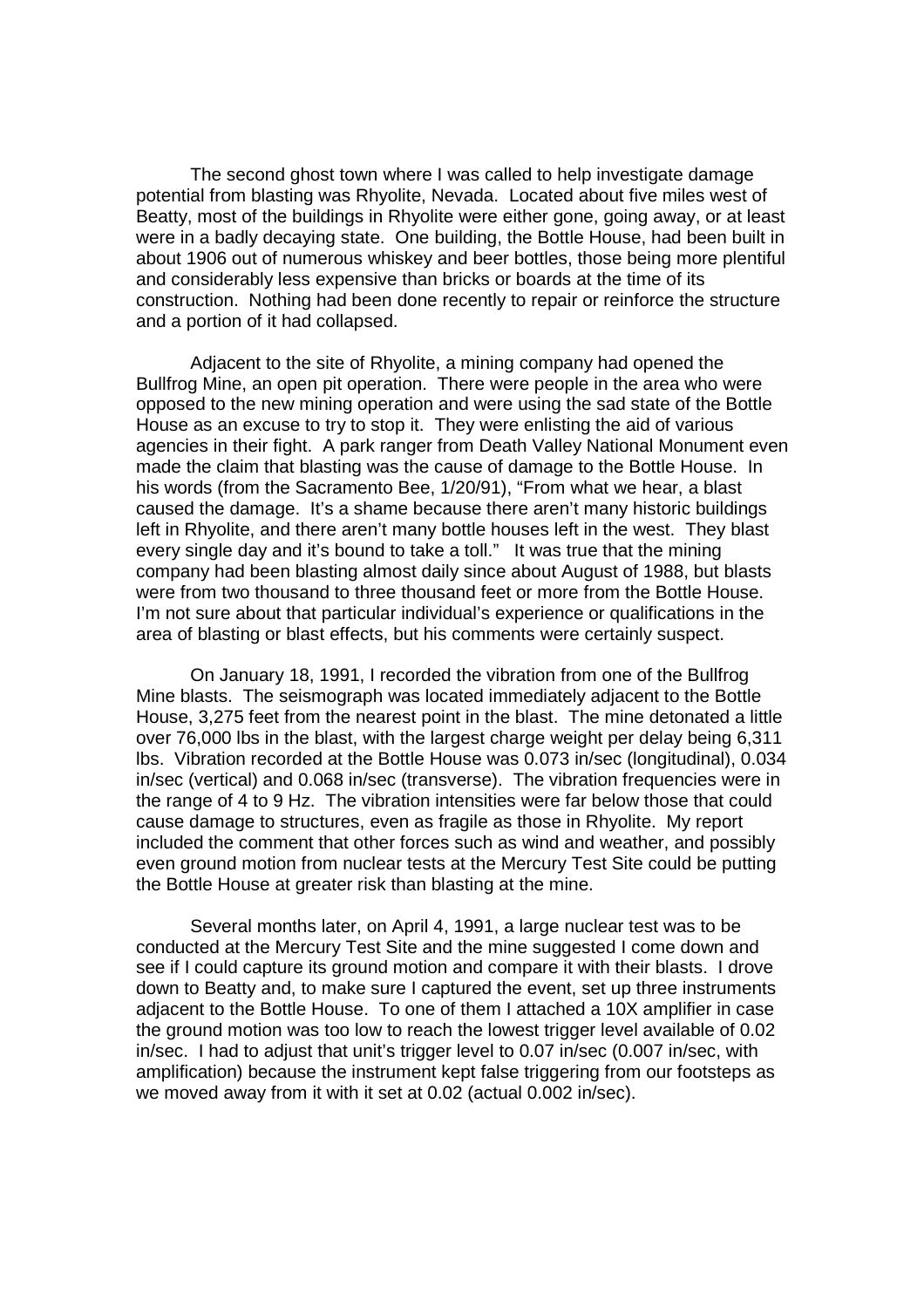Another instrument was set to record automatically as long as the vibration intensity remained above 0.02 in/sec. The third instrument was set up normally, with a trigger level of 0.02 in/sec and a recording duration of 12 seconds.

 All three instruments were triggered at 11:00:11, probably indicating an actual detonation time of 11:00:00 at the test site. Particle velocities recorded were 0.078, 0.084 and 0.083 in/sec (longitudinal); 0.044, 0.043 and 0.039 in/sec (vertical) and 0.068, 0.0684 and 0.068 in/sec (transverse). Vibration frequencies were 2 to 3 Hz for all channels on the three instruments. The unit set to record as long as the ground motion exceeded 0.02 in/sec recorded for 16 seconds before vibration dropped below that level. Comparing the resulting ground motion from the nuclear test to the motion recorded from the mine blast, the velocities are similar but the frequency of ground motion is higher for the mine blast. This means displacements from the mine blast were lower and bears out my original thought about the mine blasts possibly being less harsh on the Bottle House than some of the tests at Mercury, although neither generated enough ground motion to cause any damage to the structure. Later, when the mine wanted to open a new haul road, the same predictors of doom now claimed that haul truck vibration would damage the Bottle House. I recorded vibration from truck traffic (both loaded and empty) some 2000 ft away and it revealed that the wind blowing through the creosote bushes near the Bottle House generated more vibration at the House than the truck traffic did at 2000 ft.

 Rhyolite is an interesting place to visit, even if most of it has disappeared. Hopefully more effort has now gone into actually preserving this historic site rather than complaining about possible outside adverse impacts.

 The third ghost town to which I was called to address issues was Bodie, just north of Mono Lake and southeast of Bridgeport, California. The family that had owned Bodie previously had donated the town to the California Department of Parks and Recreation (hereinafter called the Department) and it was being developed as a state park. Unfortunately, while the family retained ownership of the adjacent lands and intended to either mine them or lease them for mining, they didn't put any stipulations into the gift deed to the state that would protect those rights or keep the state from fighting their efforts. It was the Department's intention to maintain Bodie in its existing "arrested state of decay" and to let visitors experience a REAL ghost town. As a result, the Department was dead set against any mining development near the ghost town. If mining were to take place nearby, they felt it would destroy the ambience that they were seeking.

 Initially I was contacted to assist in the preparation of a Draft Environmental Impact Report (DEIR) for a mining operation that was to be conducted on leased land just east of the Bodie town site. My portion of the DEIR pertained solely to blasting and related vibration.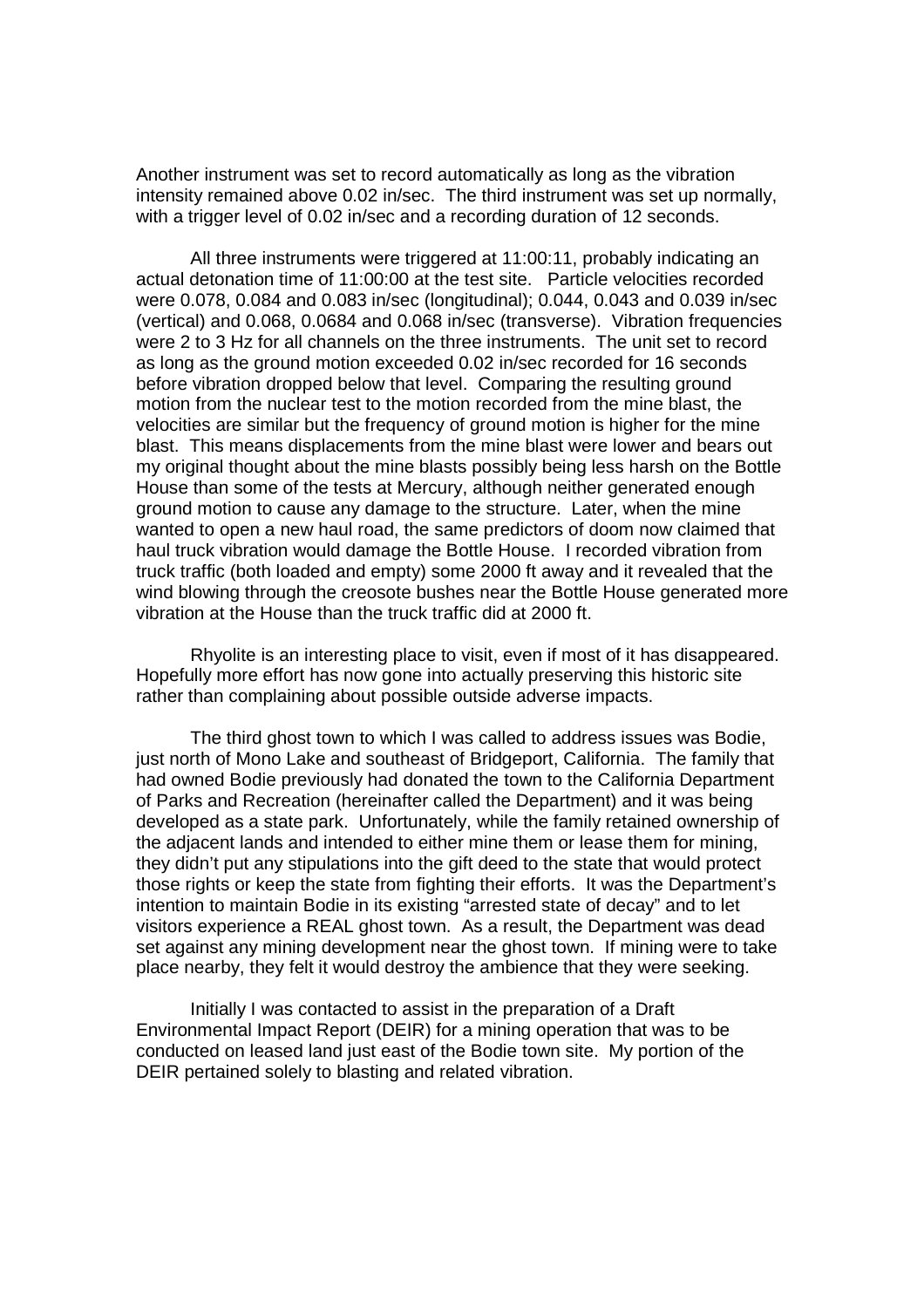While blasting was not scheduled to take place in the initial exploratory phase of the operation, it would definitely be part of any subsequent mining that might take place on the property. Patented claims existed on Bodie Bluff, immediately to the east of the Bodie State Park boundary and it was anticipated that most of the bluff would probably be mined.

 Eventually the exploratory work was allowed to proceed and the mining company started drilling sampling holes on the bluff. When the drills were operating on the side of the bluff facing the state park, they were screened with hay bales to alleviate the visual impact. Meanwhile park rangers and others opposed to the potential mining operation went to great lengths to enlist support from mine opponents.

 At some point in the process, a television station in the S F Bay Area jumped into the fray and ran a special report on the potential mining operation at Bodie. It was heavily slanted against the proposed mining operation, depicting a peaceful green meadow, complete with a few deer and surrounded by green trees, with the warning that it would all be destroyed if the mining was allowed to go forward. Normally one expects a documentary to be reasonably accurate in its reporting, however the meadow depicted certainly did not exist anywhere near Bodie. Probably not even on the east side of the Sierras. (One guess was that it was possibly filmed in Marin County, but that was only speculation.) In any case, mine management was quite upset with the documentary and contacted the TV station, demanding that their side be heard too. Eventually the station, to avoid possible legal trouble, acquiesced and agreed to send a reporter and cameraman over to the site of the proposed mine and interview company personnel.

 At this juncture, expecting that they would be quizzed extensively by the reporter on various environmental issues, including blast vibration, airblast and cyanide heap leaching, mine management asked me to come over to Bodie for the TV interview. That way I could respond to any questions that the reporter might ask regarding blasting. The mine had also contacted Don Baker, their heap leach consultant, and asked him to be present at the mine for the interview.

 On a cold, wintry day I drove over the Sierra, stopped at the Reno airport to pick up Don and we drove down to Bridgeport, where we met with mine management for breakfast. Afterward, we drove out to Bodie and awaited the TV crew. It was bitterly cold and was spitting snow when the reporter and his cameraman finally showed up. He was briefed on who all the personnel were and given a tour of the property. He then proceeded to ask his questions and document the mining company's responses.